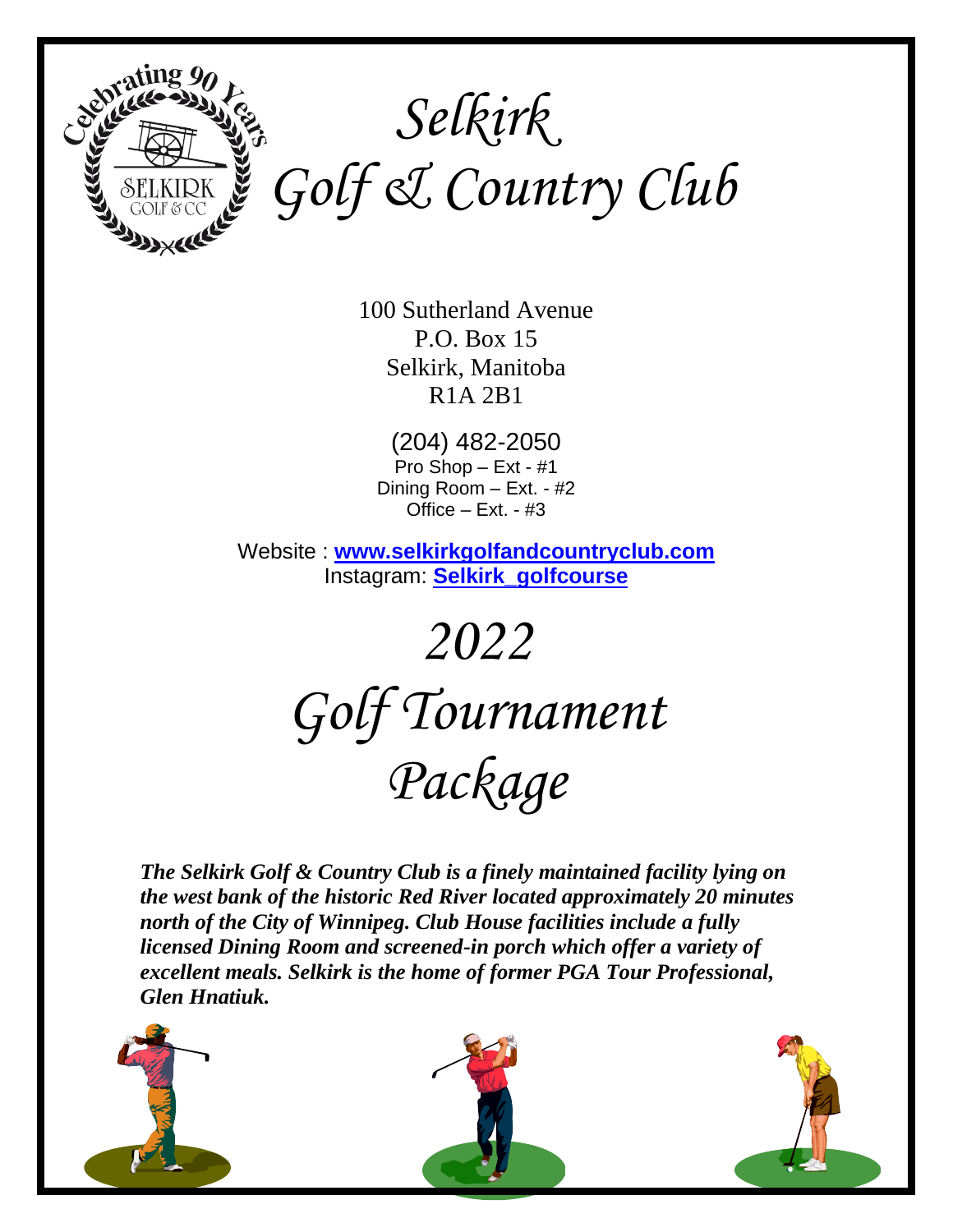Dear Tournament Coordinator:

Thank you for your interest in booking your golf day with us. We look forward to hosting your corporate golf outing.

The Selkirk Golf and Country Club management team would like to have the opportunity to coordinate your tournament and golf outing. We will be of great service to you if you take advantage of our tournament expertise. We will work with tournament coordinators to insure that your event runs smoothly. We will make certain that all of your needs are met and that any opportunity involving your function will be handled expertly including scoring, hole contest competitions, etc. when and if requested. **Please note that the accuracy of distance measurements in a HOLE-IN-ONE when a prize is to be won, is the tournament organizers responsibility.**

We would like to draw your attention to the following requirements:

- 1. We offer both full Shotgun and modified Shotgun formats based on guest numbers.
- 2. Number of Golf Carts required no later than 30 days prior to Tournament.
- 3. Final Confirmation and number for golf and food are required **no later than 7 days prior to the event.**
- 4. **All tournaments must abide by MLCC regulations pertaining to alcohol.**
- 5. **All food and beverages served at the club and on the course are to be provided by SGCC and will be available at the clubhouse and on the course. Any unauthorized alcohol will be confiscated and returned at the end of the event.**
- 6. **A deposit of \$500.00** is required to hold your date of the event. **If the Tournament is cancelled less than 30 days prior to the event the deposit will not be refunded.** The balance of the total costs will be due event day unless other arrangements are made.
- 7. **Any player cancellation(s) must be made 72 hours prior to the event to the pro shop.**
- 8. A course Marshall will be on duty to assist play. Golfers will exercise proper etiquette and decorum. Failure to comply will result in warnings and could result in expulsion from the premises.
- 9. The Tournament agrees to accept personal and collective liability for any damages or theft to the property of the Club including but not limited to power carts, rental equipment and other property.
- 10. The tournament organizer is responsible for booking and payment for the tournament.

**Please read through the tournament package carefully so you can familiarize yourselves with what your day with us will involve. If you are confirming a booking, please fill out the last sheet (policy sheet) and send it back to us with the appropriate deposit. Once we have received your deposit with your signed policy sheet we will secure your booking. If we do not receive your signed policy sheet your date cannot be held for you.**

Once again thank you for choosing Selkirk Golf and Country Club for your tournament site and if you have any questions please do not hesitate to call us.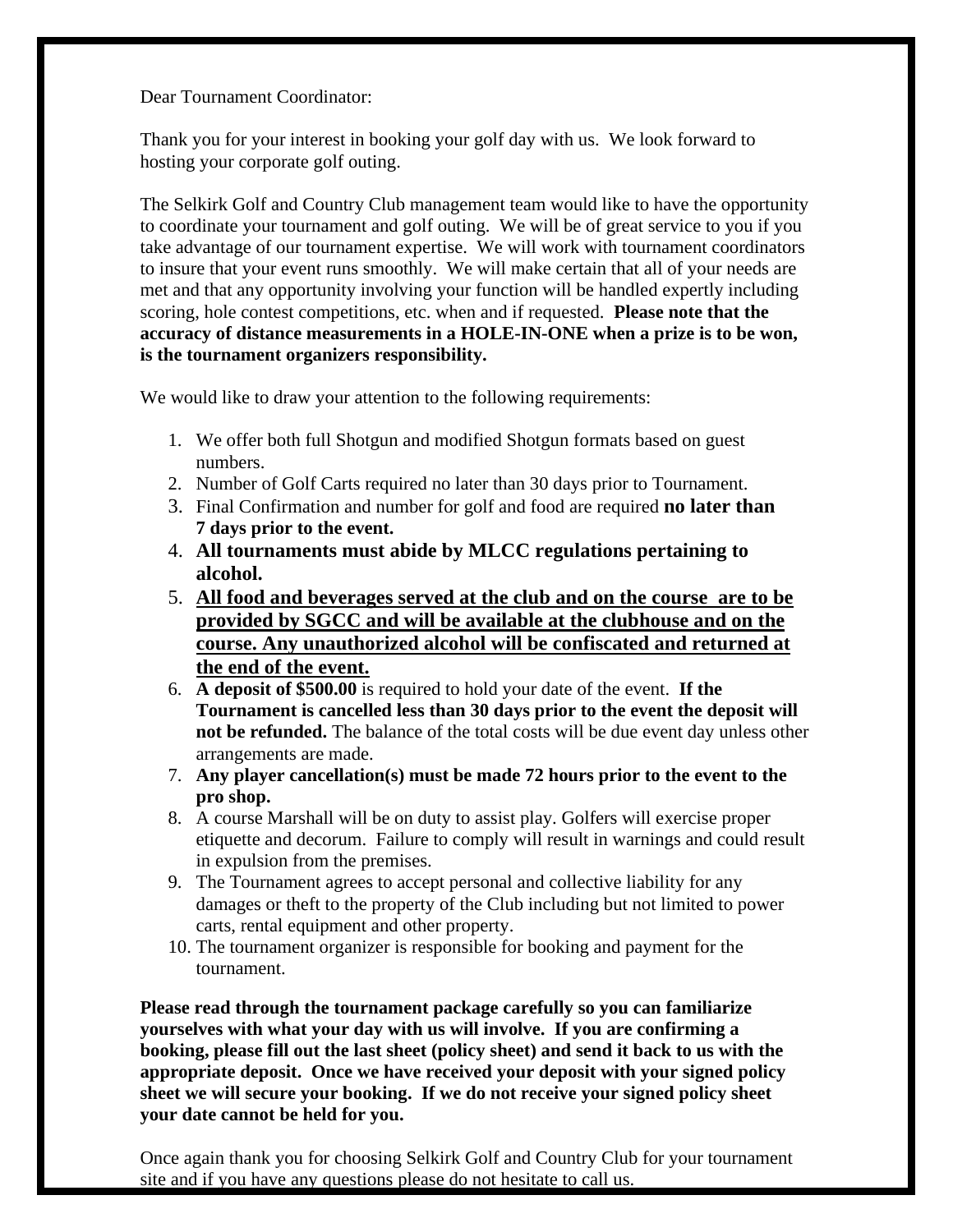





# **Selkirk Golf & Country Club Staff**

### **Pro Shop**

- Mike Hill [mhill@selkirkgolfcourse.com](mailto:mhill@selkirkgolfcourse.com) 482-2050 – extension #1

# **Food & Beverage**

- Diane Thomas – Food & Beverage Manager [dianethomas@selkirkgolfcourse.com](mailto:dianethomas@selkirkgolfcourse.com) 482-2050 – extension #2

### **Superintendent**

- Ian Brooks, M.G.S.A. - 482-2050 – extension #4

# **Office**

- Rosey Martin – Office Manager [office@selkirkgolfcourse.com](mailto:office@selkirkgolfcourse.com) 482-2050 – extension #3

# **DRESS CODE**

All participants are kindly requested to wear appropriate golf attire at all times on the course and in the clubhouse.

Shirts should have a collar or sleeves, no muscle shirts, Bathing suits, track or gym shorts, cutoffs, short shorts, sweat pants, cycling shorts are not proper dress and are not permitted Proper footwear required, NO METAL SPIKES ALLOWED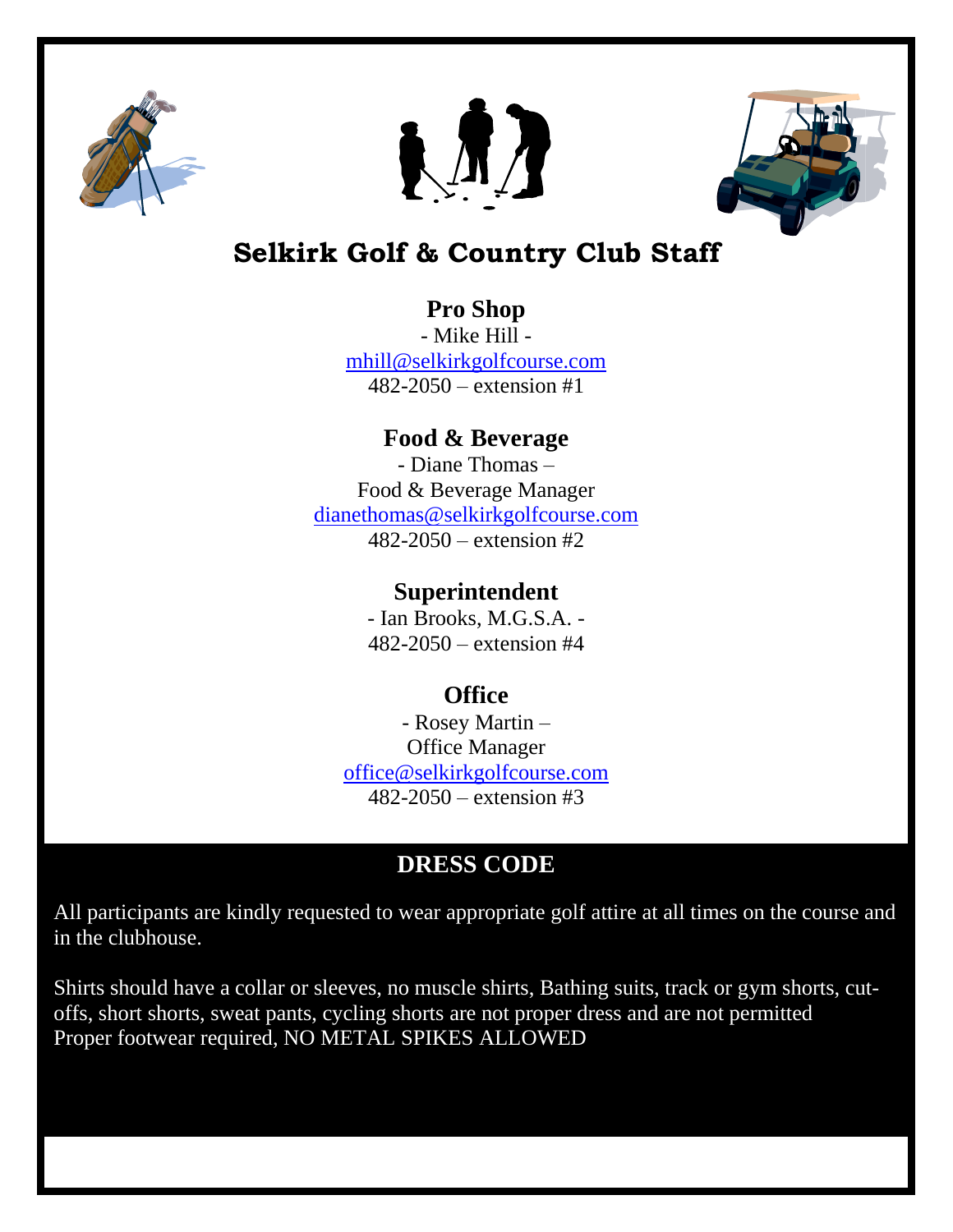| <b>Tournament Golf Prices</b>                                                                                     |                        |  |
|-------------------------------------------------------------------------------------------------------------------|------------------------|--|
| <b>Green Fees</b>                                                                                                 |                        |  |
| \$47.00                                                                                                           | <b>Monday</b> – Friday |  |
| \$49.00                                                                                                           | After 12:00 noon       |  |
|                                                                                                                   | Saturday & Sunday      |  |
| \$55.00                                                                                                           | Before 12:00 noon      |  |
|                                                                                                                   | Saturday & Sunday      |  |
| <b>Power Carts</b>                                                                                                | \$20.00 per person     |  |
| NOTE: All carts booked by the Tournament Organizer or by Individuals<br><b>MUST</b> be booked 14 days in advance. |                        |  |
| <b>Pull Carts</b>                                                                                                 | \$7.50                 |  |
| <b>Economy Rental Clubs</b>                                                                                       | \$30.00                |  |
| All prices include G.S.T. and P.S.T.                                                                              |                        |  |

# **Food & Beverage**

Selkirk Golf & Country Club welcomes you to the clubhouse before your golf game for breakfast, lunch and beverages. After your game, the dining room will be set up for you so that you can enjoy your dinner and prize presentation. Please do not hesitate to call if you require special arrangements.

All food and beverages served at Selkirk Golf & Country Club are to be provided by the club. In order to help raise money some charity tournaments request companies to sponsor a hole. **If you want to give away items such as alcohol, soft drinks or food, this must be pre-arranged with the Food & Beverage Manager and the following MLCC regulations MUST apply:**

#### **MLCC Regulations with regards to Sampling**

Sampling to the Licensee's patrons may only be conducted by a registered marketing representative, who may provide a patron with no more that two samples per day. Samples may not be sold and may be provided in maximum sizes as follows: Wine 60 ml (2 ounces); wine based and Spirit based coolers, cider and beer 120 ml (4 ounces); and spirits and liquers 15 ml (one half ounce)

#### **Guaranteed number of people attending meal functions are required 72 hours before the event. The club will set 5% above the guarantee. Selkirk Golf and Country Club will bill for the total number of plates requested for banquet meals unless changes 72 hours prior to the event.**

While you are on the golf course, we offer food and beverage service from our Beverage Cart and the Halfway House concession. All Food & Beverages are subject to taxes.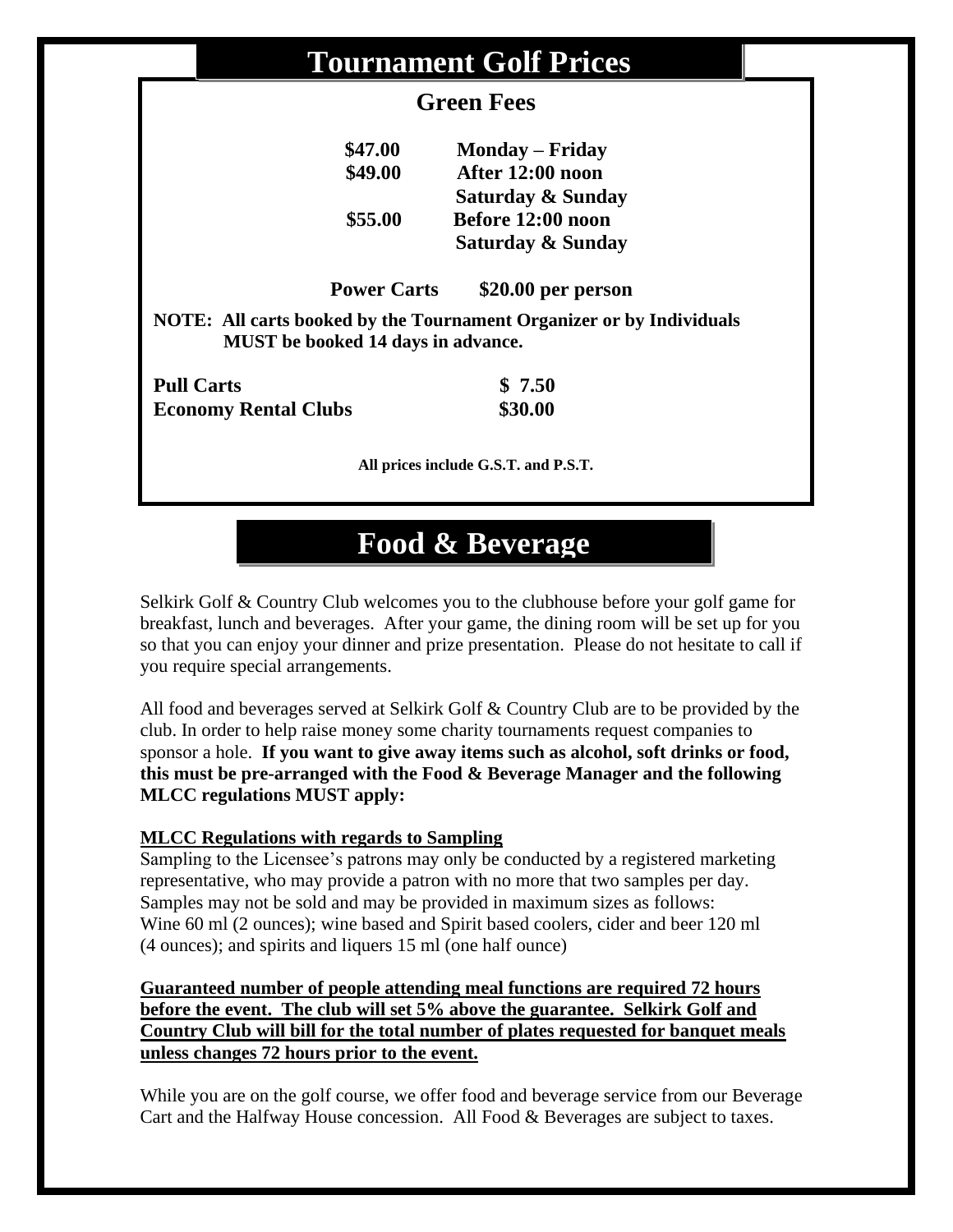*Tournament Breakfast & Lunch Options Food Stations on Course*

**Priced Per Person**

#### **Breakfast Buffet #1 Breakfast Buffet #2**

**\$10.95** \$13.95

 **Chilled Fruit Juice Chilled Fruit Juice Muffins** Scrambled Eggs  **Assorted Danish Bacon, Sausage & Ham Fresh Fruit Fresh Fruit Exercise Exercise Structure Hash Browns, Toast Butter & Preserves** Butter & Preserves **Coffee & Tea Coffee & Tea Coffee & Tea Coffee & Tea** 

#### **On Course Food Stations**

**Please contact Food & Beverage Manager for more options**

**Pizza – 2 slices**

**or**

**Pulled Pork on a Bun above includes a bag of chips \$9.00**

## **Luncheon Buffet**

*Combine your Dinner with one of the lunch specials below*

**Soup, Salad & Sandwich Bar or Burger Bar** 

**Includes: Two Soups, Assorted Salads, Pickle Tray, Ham, Egg Salad, Tuna Salad, Corned Beef, Roast Beef, Chicken Salad, Lettuce, Tomatoes, Onions, Cheese**

**\$11.95**

**Includes: Lettuce, Pickles, Tomatoes, Cheese, Bacon Special Sauce Relish, Ketchup, Mustard, Onions Salad & Fries**

**\$11.95**

**Please add applicable taxes (P.S.T. & G.S.T.) plus 15% gratuity A variety of Breakfast and Luncheons available on request**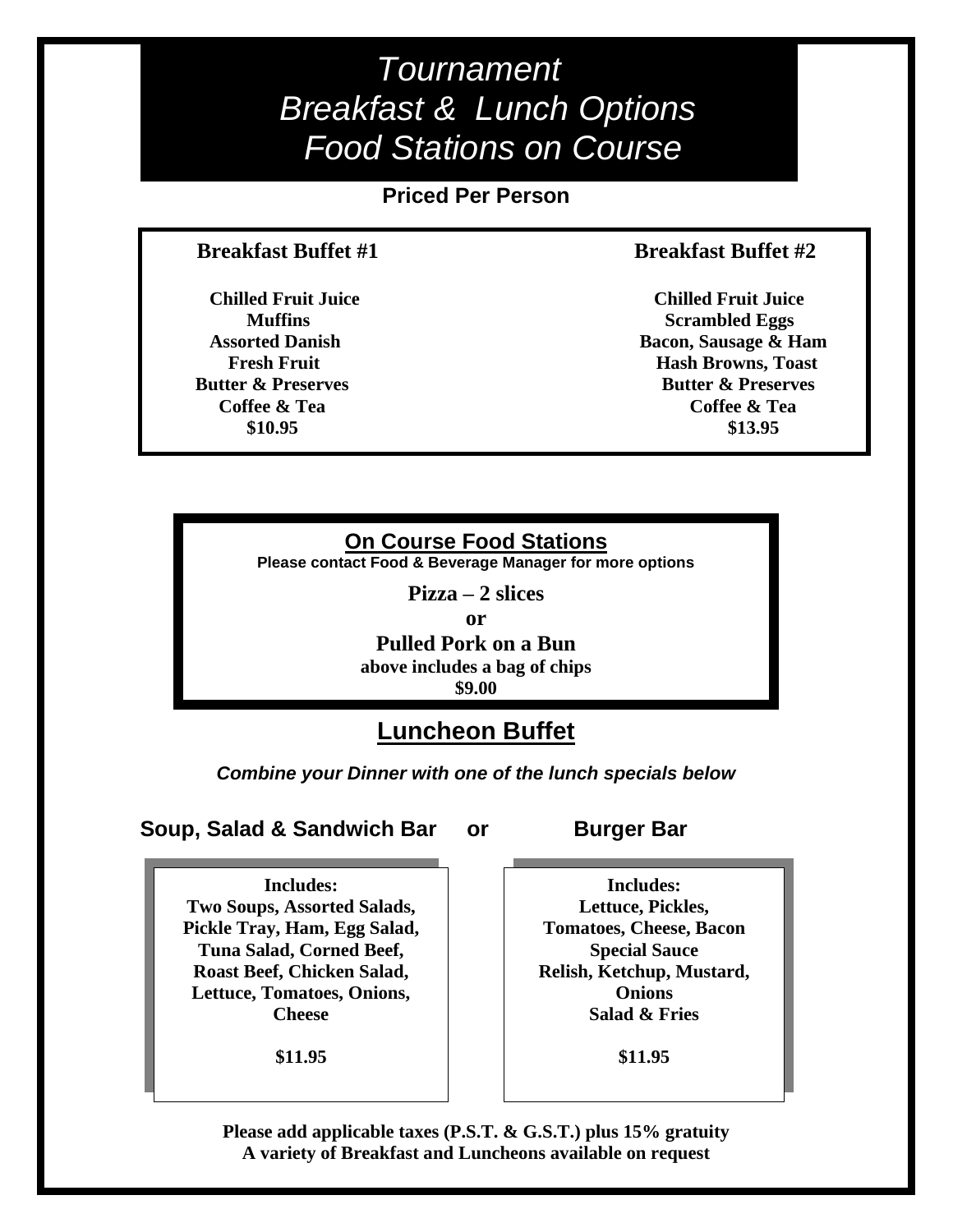# **Tournament Dinner Menu**

**(Meal Prices Only)**

# **8 oz. Steak Buffet**

**(Package #1)**

**Caesar Salad, Sautéed Mushrooms, Baked Potato Vegetable Medley, Garlic Toast, Dessert, Tea & Coffee**

**or**

# **Baron of Beef Buffet**

**(Package #1) Caesar Salad, Rolls, Mashed Potatoes & Gravy Vegetable Medley, Dessert, Tea & Coffee**

**\$30.00 per person / with taxes & 15% gratuity . . \$38.10**

# **Deluxe Dinner Buffet**

**(Package #2) Choose one of the Following Entrees: Baron of Beef Roast Pork Roast Turkey Breast of Chicken**

**Sweet & Sour Meatballs Scalloped Potatoes Meatballs w/ Mushroom Gravy Oven Roasted Potatoes Perogies or Cabbage Rolls Mashed Potatoes** 

 **Choice of Two Choice of One**

 **Choice of Three Salads**

**- Garden – Greek – Caesar – - Pasta – Spinach – Coleslaw – Potato –**

**Buffet includes a hot vegetable, rolls, dessert, tea and coffee**

**\$32.00 per person / with taxes & 15% gratuity \$40.65**

**Combine Package #1 or #2 with a Burger or Sandwich Bar Lunch for only \$11.95 per person or A Smokie and a Pop at our Halfway Hut for \$7.00 per person Taxes & Gratuity not included**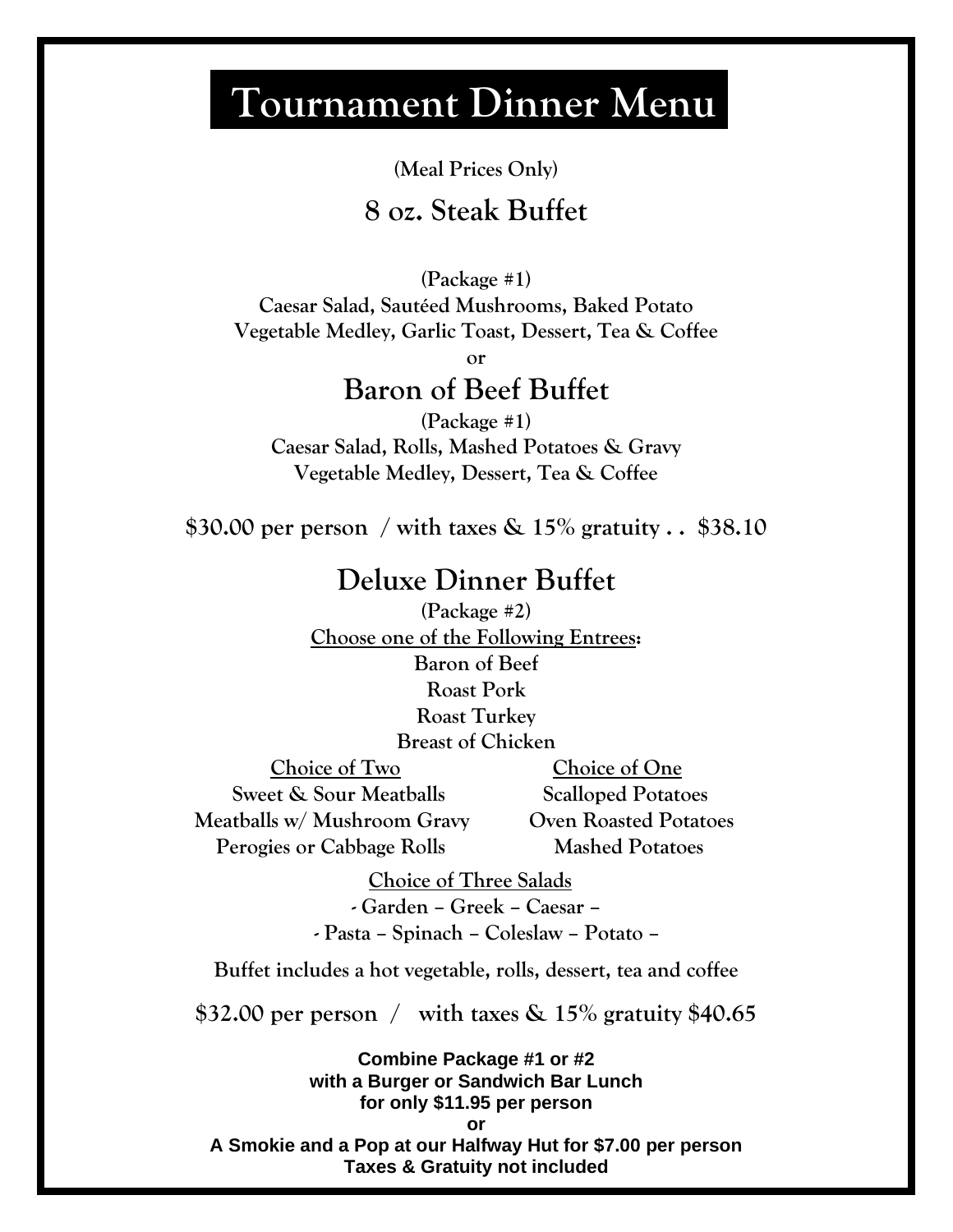**For your convenience the following package prices include Golf, Dinner, Cart (if applicable) and all taxes and gratuity** 

*Tournament Dinner/Cart/Golf Packages*

**Package #1 (Priced Per Person)**

 **8 OZ. STEAK BUFFET or BARON OF BEEF BUFFET**

**\$85.10 Weekday / \$105.10 w/cart \$87.10 Weekend / \$107.10 w/cart**

**Weekend Premium rates - before 12:00 noon \$93.10 / \$113.10 with cart**

> **Package #2 (Priced Per Person)**

**DELUXE DINNER BUFFET**

**\$87.65 Weekday / \$107.65 w/cart \$89.65 Weekend / \$109.65 w/cart**

**Weekend Premium rates - before 12:00 noon \$95.65 / \$115.65 with cart**